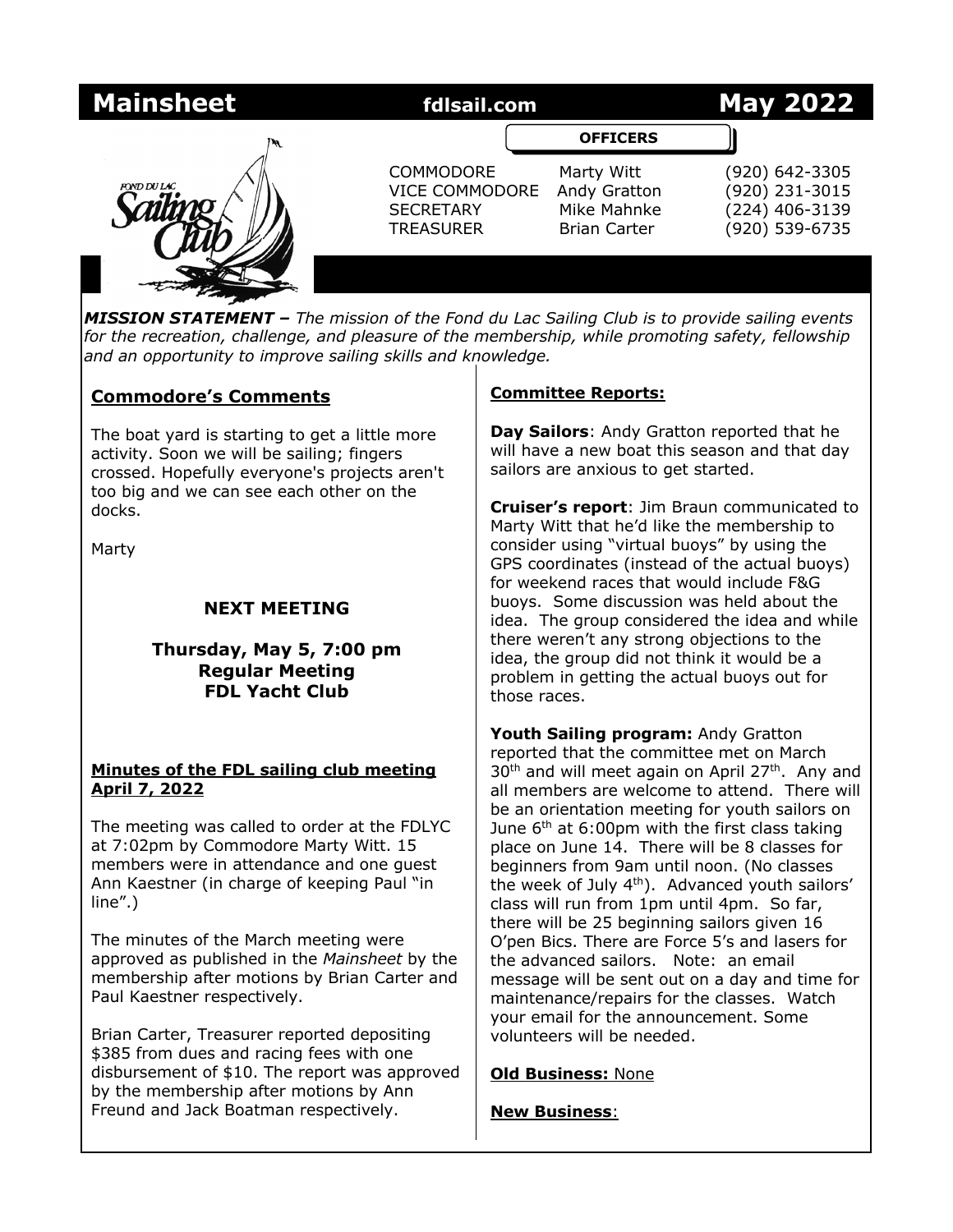# **Mainsheet**

### Change in Summer meeting days:

Marty reminded members that the monthly club meetings will be held on Wednesdays from June through September. This creates four additional nights for sailing this summer. There were discussions on how best to use those days. For example, two nights could be used for racing and the other two nights could be used for some sort of "fun sailing" events. Or Dave Lallier mentioned that they could be "get to know us" sailing events to attract and bring in new people. Paul Kaestner suggested we also approach and attract parents of youth sailors to learn more about sailing and join the club.

Dave Lallier suggested we talk about putting on a race to Cal harbor and put it on the agenda for the May 5<sup>th</sup> meeting

#### **Correspondence: None**

## **For the Good of the Club:**

**Building Membership Discussion:** *(This is repeated from the March meeting).*

Dave Lallier brought up the subject of increasing membership. It was top of mind because the membership committee for the Yacht Club is tackling the challenge of building membership to higher levels as in the past. We want to help in building membership in the Yacht Club by increasing membership in the Sailing Club.

The discussion included many opinions about how to create more interest, possible marketing ideas and potential events to be held to attract interest. There was a lot of conversation and participation by attending members. Below is a list of ideas and potential approaches as well as possible reasons for people not joining and countermeasures, we might take to eliminate those reasons:

## **Challenges include but not limited to:**

\*Ave age of Yacht Club members is over 65. \*There is competition for a "social club" such as the Eagles club nearby.

\*Requirement of workhours for new members \*Volunteer bartenders

\*Reduced membership numbers

\*Misconceptions of requirements (for sailing club) must already know how to sail and must already have a boat.

\* Sailing club resources are limited to the number of volunteers that can do recruiting type of events and other volunteer work (e.g., teaching adults, being available to help with events – etc.)

### **Ideas/suggestions/considerations to help build memberships include but not limited to:**

\*Getting the word out that you don't have to know how to sail to join and you don't already need a boat.

\*Form a committee to bring some structure to the efforts (This also gives the subject matter exposure [via committee reports] every month.

\*Update brochure to include info that dispels misconceptions

\*Hold "open house" type events

\*Come up with extensive lists of "reasons to join club" (both YC & SC)

\*Share your thoughts and ideas with Cheryl Ritchie YC Committee chairperson for membership.

\*Meet the fleet event

\*Resurrect some of the ideas Dave Dochterman had as Vice Commodore (informal Q&A / "Sailing veterans have answers") others?

\*Target "couples" and small groups to join together. It makes joining something new a bit easier than going it alone.

\*Define and promote crew member sign up as part of weekly races.

\*Consider approaching local newspaper with sailing profiles to be published (with some